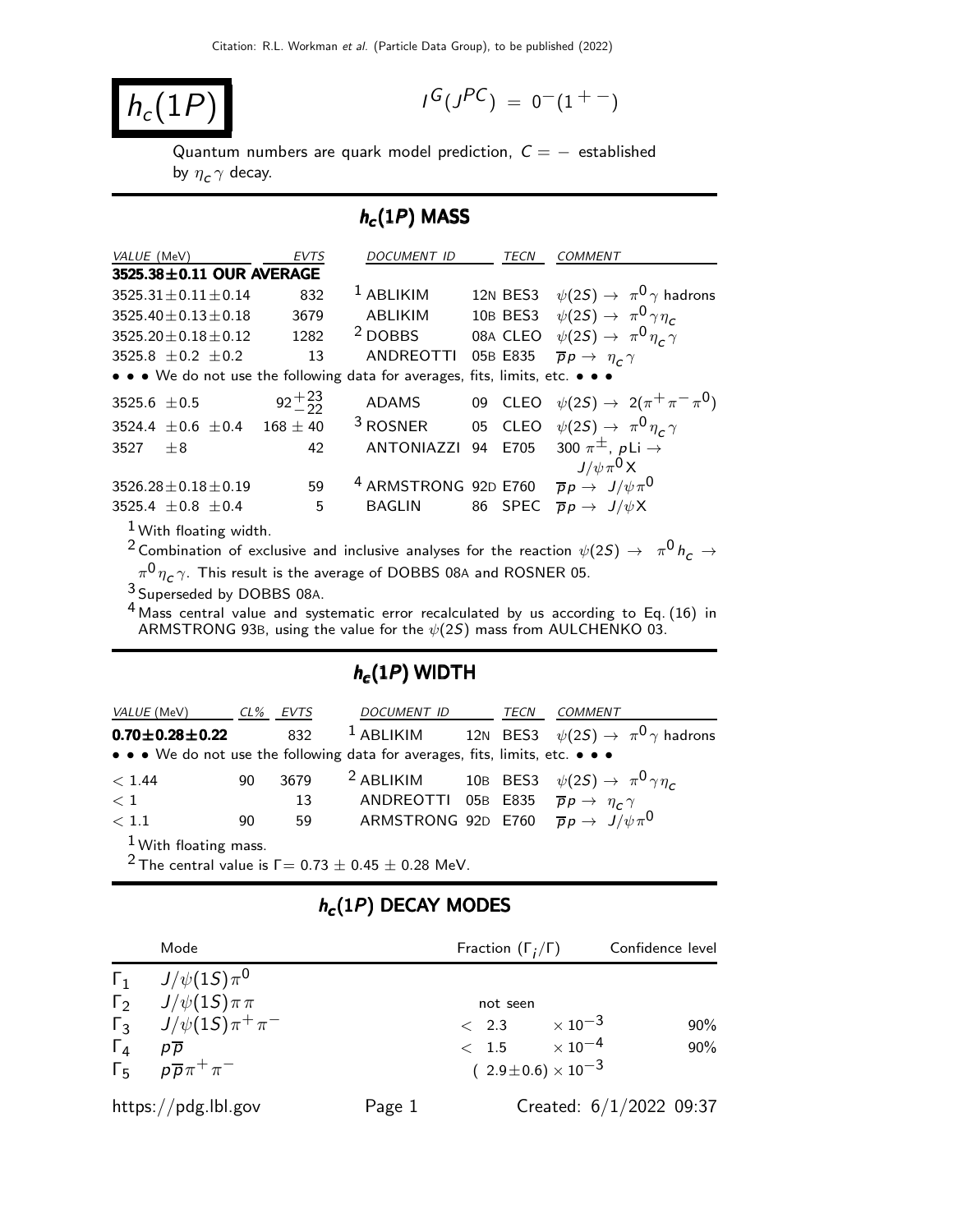| $\Gamma_6$                  | $\rho \overline{\rho} \pi^0 \pi^0$                                                   | < 5 | $\times$ 10 $^{-4}$            | 90% |
|-----------------------------|--------------------------------------------------------------------------------------|-----|--------------------------------|-----|
| $\Gamma_7$                  | $\pi^+\pi^-\pi^0$                                                                    |     | $(1.6 \pm 0.5) \times 10^{-3}$ |     |
|                             | $\Gamma_8$ $\pi^+ \pi^- \pi^0 \eta$                                                  |     | $(7.2 \pm 2.3) \times 10^{-3}$ |     |
|                             | $\Gamma_9$ $2\pi^+ 2\pi^- \pi^0$                                                     |     | $(8.1 \pm 1.8) \times 10^{-3}$ |     |
|                             | $\Gamma_{10}$ $3\pi$ <sup>+</sup> $3\pi$ <sup>-</sup> $\pi$ <sup>0</sup>             | < 9 | $\times$ 10 $^{-3}$            | 90% |
|                             | $\Gamma_{11}$ $K^+ K^- \pi^+ \pi^-$                                                  | < 6 | $\times$ 10 $^{-4}$            | 90% |
|                             | $\Gamma_{12}$ $K^+ K^- \pi^+ \pi^- \pi^0$                                            |     | $(3.2 \pm 0.8) \times 10^{-3}$ |     |
|                             | $\Gamma_{13}$ $K^+ K^- \pi^+ \pi^- n$                                                |     | $< 2.3 \times 10^{-3}$         | 90% |
|                             | $\Gamma_{14}$ $K^+ K^- \pi^0$                                                        | < 6 | $\times$ 10 $^{-4}$            | 90% |
|                             | $\Gamma_{15}$ $K^+ K^- \pi^0 \eta$                                                   |     | $< 2.1 \times 10^{-3}$         | 90% |
|                             | $\Gamma_{16}$ $K^+ K^- \eta$                                                         |     | $< 9$ $\times 10^{-4}$         | 90% |
|                             | $\Gamma_{17}$ 2K <sup>+</sup> 2K <sup>-</sup> $\pi^0$                                |     | $< 2.4 \times 10^{-4}$         | 90% |
|                             | $\mathsf{\Gamma}_{18}$ $\mathsf{\mathcal{K}}^0_S\mathsf{\mathcal{K}}^{\pm}\pi^{\mp}$ | < 6 | $\times$ 10 <sup>-4</sup>      | 90% |
|                             | $\Gamma_{19}$ $K_S^{\bar{0}} K^{\pm} \pi^{\mp} \pi^+ \pi^-$                          |     | $(2.8 \pm 1.0) \times 10^{-3}$ |     |
|                             | Radiative decays                                                                     |     |                                |     |
| $\Gamma_{20}$ $\gamma \eta$ |                                                                                      |     | $(4.7 \pm 2.1) \times 10^{-4}$ |     |
|                             | $\Gamma_{21}$ $\gamma\eta'(958)$                                                     |     | $(1.5 \pm 0.4) \times 10^{-3}$ |     |

# $h_c(1P)$  PARTIAL WIDTHS

 $(50 \pm 9) \%$ 

# $h_c(1P)$  Γ(i)Γ( $\overline{p}p$ )/Γ(total)

| $\Gamma(\gamma \eta_c(1S)) \times \Gamma(p\overline{p})/\Gamma_{\text{total}}$ |      |                                                                              |      |         | $\Gamma_{22}\Gamma_4/\Gamma$ |
|--------------------------------------------------------------------------------|------|------------------------------------------------------------------------------|------|---------|------------------------------|
| <i>VALUE</i> (eV)                                                              | EVTS | <i>DOCUMENT ID</i>                                                           | TECN | COMMENT |                              |
| • • • We do not use the following data for averages, fits, limits, etc. • • •  |      |                                                                              |      |         |                              |
| $12.0 \pm 4.5$                                                                 |      | 13 <sup>1</sup> ANDREOTTI 05B E835 $\overline{p}p \rightarrow \eta_c \gamma$ |      |         |                              |
| <sup>1</sup> Assuming $\Gamma = 1$ MeV.                                        |      |                                                                              |      |         |                              |

# $h_c(1P)$  BRANCHING RATIOS

| $\Gamma\left(\frac{J}{\psi(1S)\pi\pi}\right)/\Gamma\left(\frac{J}{\psi(1S)\pi^0}\right)$<br>$\Gamma_2/\Gamma_1$                                                                                                                                                                       |        |                    |             |             |                                                                               |                   |  |
|---------------------------------------------------------------------------------------------------------------------------------------------------------------------------------------------------------------------------------------------------------------------------------------|--------|--------------------|-------------|-------------|-------------------------------------------------------------------------------|-------------------|--|
| <b>VALUE</b>                                                                                                                                                                                                                                                                          | $CL\%$ | DOCUMENT ID        |             | <b>TECN</b> | COMMENT                                                                       |                   |  |
| < 0.18                                                                                                                                                                                                                                                                                | 90     |                    |             |             | ARMSTRONG 92D E760 $\overline{p}p \rightarrow J/\psi \pi^{0}$                 |                   |  |
| $\Gamma\left(\frac{J}{\psi(1S)}\pi^{+}\pi^{-}\right)/\Gamma_{\text{total}}$                                                                                                                                                                                                           |        |                    |             |             |                                                                               | $\Gamma_3/\Gamma$ |  |
| VALUE                                                                                                                                                                                                                                                                                 | $CL\%$ | <i>DOCUMENT ID</i> | <b>TECN</b> |             | COMMENT                                                                       |                   |  |
| $\leq$ 2.3 $\times$ 10 <sup>-3</sup> 90                                                                                                                                                                                                                                               |        |                    |             |             | <sup>1</sup> ABLIKIM 18M BES3 $\psi(2S) \rightarrow \pi^0 \pi^+ \pi^- J/\psi$ |                   |  |
| <sup>1</sup> ABLIKIM 18M reports $[\Gamma(h_c(1P) \rightarrow J/\psi(1S)\pi^+\pi^-)/\Gamma_{\text{total}}] \times [B(\psi(2S) \rightarrow h_c(1P)\pi^0)] < 2.0 \times 10^{-6}$ which we divide by our best value $B(\psi(2S) \rightarrow h_c(1P)\pi^0)$<br>= 8.6 × 10 <sup>-4</sup> . |        |                    |             |             |                                                                               |                   |  |

 $Γ_{22}$  γη<sub>σ</sub>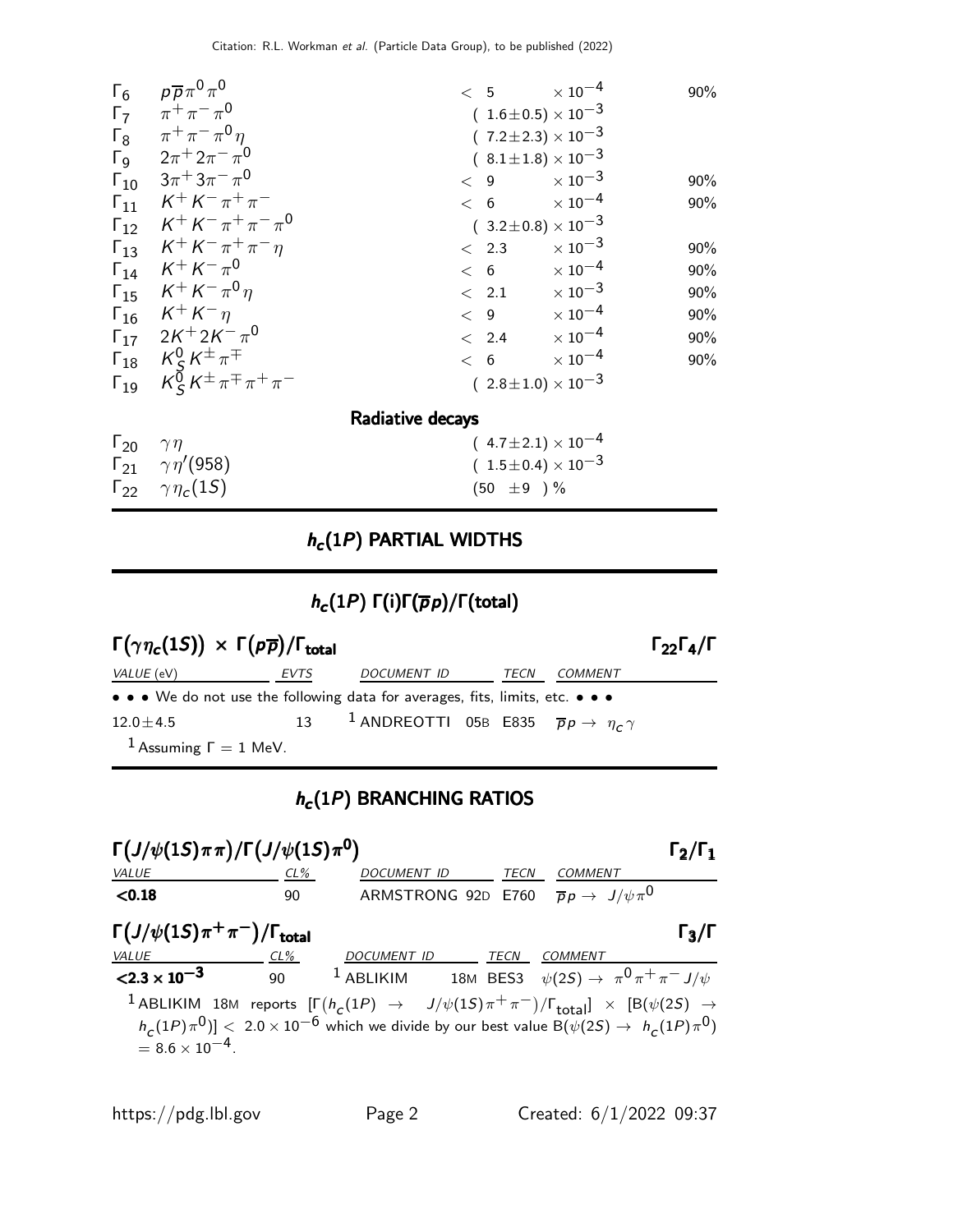Γ $(p\overline{p})/\Gamma_{\text{total}}$  Γ<sub>4</sub>/Γ CL% DOCUMENT ID TECN COMMENT  ${<}1.5 \times 10^{-4}$ 90 <sup>1</sup> ABLIKIM 13V BES3  $\psi(2S) \rightarrow \gamma \rho \overline{p}$  $\frac{1}{2}$  ABLIKIM 13V reports  $[\Gamma(h_c(1P) \to p\overline{p})/\Gamma_{\rm total}]\times[{\cal B}(\psi(2S) \to h_c(1P)\pi^0)] < 1.3\times10^{-4}$  $10^{-7}$  which we divide by our best value  $\hbox{B}(\psi(2S) \to ~ h_{\pmb{C}}(1P) \pi^0) = 8.6 \times 10^{-4}$ .  $\Gamma(\pi^+\pi^-\pi^0)/\Gamma_{\rm total}$  Γ<sub>7</sub>/Γ total and the contract of the contract of  $\sim$  17/1 VALUE (units  $10^{-3}$ ) CL% EVTS DOCUMENT ID TECN COMMENT **1.6±0.5±0.2** 101 <sup>1</sup> ABLIKIM 19AG BES3  $\psi(2S) \to \pi^0 h_c(1P)$ • • • We do not use the following data for averages, fits, limits, etc. • •  $\langle 2.2$  90  $\langle 2.2 \rangle$   $\langle 90 \rangle$   $\langle 2.2 \rangle$   $\langle 90 \rangle$   $\langle 2.5 \rangle$   $\langle 90 \rangle$   $\langle 2.5 \rangle$   $\langle 90 \rangle$  $^1$  ABLIKIM 19AG reports  $[\Gamma(h_{\cal C}(1P) \to~\pi^+\pi^-\pi^0)/\Gamma_{\rm total}]\times[{\rm B}(\psi(2S) \to~h_{\cal C}(1P)\pi^0)]$  $= (1.38\pm 0.35\pm 0.17)\times 10^{-\bar{6}}$  which we divide by our best value B $(\psi(2S)\rightarrow ~h_{\cal C}(1P)\pi^{\bar{0}})$  $=(8.6\pm1.3)\times10^{-4}$ . Our first error is their experiment's error and our second error is the systematic error from using our best value. <sup>2</sup> ADAMS 09 reports  $[\Gamma(h_c(1P) \rightarrow \pi^+\pi^-\pi^0)/\Gamma_{\text{total}}] \times [B(\psi(2S) \rightarrow h_c(1P)\pi^0)]$  $<\,0.19\times 10^{-5}$  which we divide by our best value B $(\psi(2S) \rightarrow ~h_{\cal C}(1P) \, \pi^{0}) = 8.6 \times 10^{-4}$ .  $\Gamma(\pi^+\pi^-\pi^0\eta)/\Gamma_{\rm total}$  Γ<sub>8</sub>/Γ VALUE (units 10<sup>-3</sup>) EVTS DOCUMENT ID TECN COMMENT **7.2** $\pm$ **2.0** $\pm$ **1.0** 35 <sup>1</sup> ABLIKIM 20AH BES3  $\psi(2S) \rightarrow \pi^0 h_c(1P)$  $^1$  ABLIKIM 20AH reports  $[\Gamma(\frac{h_c}{(1P)\rightarrow\pi^+\pi^-\pi^0\eta})/\Gamma_{\rm total}]\times[{\rm B}(\psi(2S)\rightarrow\ h_c{(1P)}\pi^0)]$  $= (6.2 \pm 1.6 \pm 0.7) \times 10^{-6}$  which we divide by our best value B $(\psi(2S) \rightarrow ~h_{\cal C}(1P) \pi^{\mathbf{0}})$  $= (8.6 \pm 1.3) \times 10^{-4}$ . Our first error is their experiment's error and our second error is the systematic error from using our best value.  $\Gamma(2\pi^+ 2\pi^- \pi^0)/\Gamma_{\rm total}$ )/Γ<sub>total</sub>Γ9/Γ VALUE (units  $10^{-2}$ ) EVTS DOCUMENT ID TECN COMMENT  $0.81 \pm 0.18$  OUR AVERAGE  $0.74\pm0.14\pm0.11$  254 1 ABLIKIM 19AG BES3  $\psi(2S) \rightarrow \pi^0 h_c(1P)$  $2.2 \begin{array}{c} +0.8 \\ -0.6 \end{array}$  $-0.6$  $\pm 0.3$  92 <sup>2</sup> ADAMS 09 CLEO  $\psi(2S) \to \pi^0 \gamma \eta_c$  $^1$  ABLIKIM 19AG reports  $[\Gamma(h_{\cal C}(1P) \to 2\pi^+ 2\pi^- \pi^0)/\Gamma_{\rm total}]\times[{\rm B}(\psi(2S) \to h_{\cal C}(1P) \pi^0)]$  $=$   $(6.40\pm0.81\pm0.87)\times10^{-6}$  which we divide by our best value B $(\psi(2S)\rightarrow ~h_{\cal C}(1P)\pi^{\rm O})$  $= (8.6 \pm 1.3) \times 10^{-4}$ . Our first error is their experiment's error and our second error is the systematic error from using our best value. <sup>2</sup> ADAMS 09 reports  $[\Gamma(h_c(1P) \to 2\pi^+ 2\pi^- \pi^0)/\Gamma_{\text{total}}] \times [B(\psi(2S) \to h_c(1P)\pi^0)] =$  $(1.88 + 0.48 - 0.45)$  $+0.47$   $+0.30$ )  $\times$  10<sup>-5</sup> which we divide by our best value B( $\psi(2S) \rightarrow h_c(1P)\pi^0$ )  $=(8.6\pm1.3)\times10^{-4}$ . Our first error is their experiment's error and our second error is the systematic error from using our best value.  $\Gamma(3\pi^+3\pi^-\pi^0)/\Gamma_{\rm total}$  Γ<sub>10</sub>/Γ /Γ $_{\rm total}$ Γ $_{10}$ /Γ

| 1 (3n · 3n · n · )/1 total | 10/1 |       |       |       |       |
|----------------------------|------|-------|-------|-------|-------|
| 29 × 10 <sup>-3</sup>      | 90   | 1     | 0.200 | 1     | 0.200 |
| 30                         | 1    | 0.200 | 1     | 0.200 | 1     |
| 40 (25) → $\pi^0 h_c(1P)$  |      |       |       |       |       |

https://pdg.lbl.gov Page 3 Created: 6/1/2022 09:37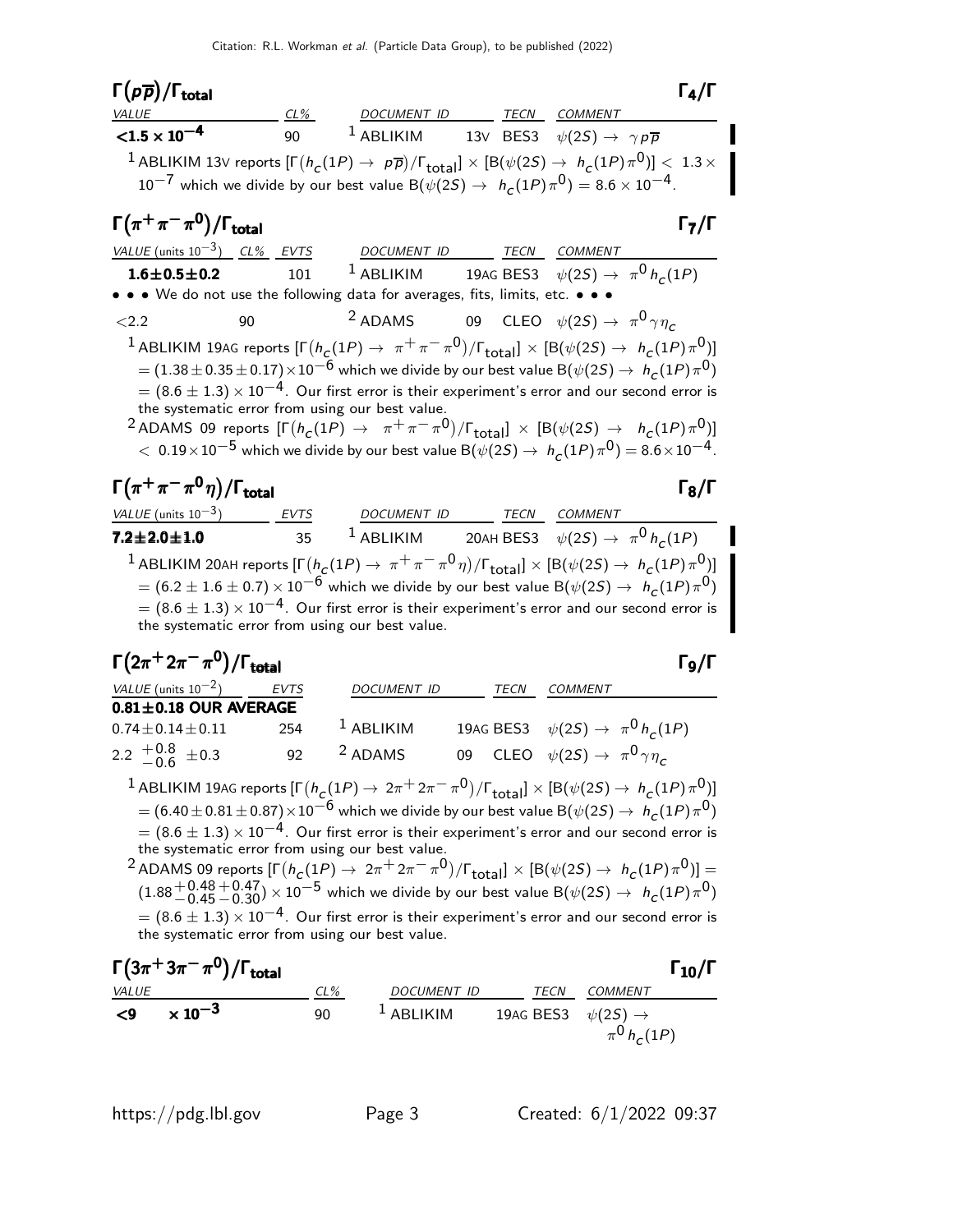• • • We do not use the following data for averages, fits, limits, etc. • • •

 $<$ 0.029 90  $^2$  ADAMS 09 CLEO  $\psi(2S) \rightarrow \pi^0 \gamma \eta_c$  $1$  ABLIKIM 19AG reports  $[\Gamma(h_{\cal C}(1P) \to 3\pi^+ 3\pi^- \pi^0)/\Gamma_{\rm total}]\times[{\cal B}(\psi(2S) \to h_{\cal C}(1P) \pi^0)]$  $< 7.5 \times 10^{-6}$  which we divide by our best value B $(\psi(2S) \rightarrow ~h_{\cal C}(1P) \pi^{0}) = 8.6 \times 10^{-4}$  .  $^2$  ADAMS 09 reports  $[\Gamma(h_c(1P) \to 3\pi^+3\pi^-\pi^0)/\Gamma_{\rm total}]\times[{\cal B}(\psi(2S) \to h_c(1P)\pi^0)]$  $<\, 2.5\!\times\!10^{-5}$  which we divide by our best value  $\hbox{B}(\psi(2S)\to\ h_{\pmb{C}}(1P)\pi^{\mathbf{0}})= 8.6\!\times\!10^{-4}$  .

#### $\Gamma(p\overline{p}\pi^+\pi^-)/\Gamma_{\rm total}$ Γ $(p\overline{p}\pi^{+}\pi^{-})/\Gamma_{\text{total}}$

VALUE (units 10<sup>-3</sup>) EVTS DOCUMENT ID TECN COMMENT **2.9** $\pm$ **0.5** $\pm$ **0.4** 230 <sup>1</sup> ABLIKIM 19AG BES3  $\psi(2S) \rightarrow \pi^0 h_c(1P)$  $^1$  ABLIKIM 19AG reports  $[\Gamma(h_{\cal C}(1P) \to~\rho\overline{\rho}\pi^+\pi^-)/\Gamma_{\rm total}]\times[{\cal B}(\psi(2S) \to~h_{\cal C}(1P)\pi^0)]$  $= (2.49\pm 0.27\pm 0.28)\!\times\!10^{-6}$  which we divide by our best value  $\hbox{B}(\psi(2S)\to~h_{\scriptsize \textsf{C}}(1P)\pi^{\textsf{O}})$  $=(8.6\pm1.3)\times 10^{-4}$ . Our first error is their experiment's error and our second error is the systematic error from using our best value.

| $\Gamma(p\overline{p}\pi^0\pi^0)/\Gamma_{\rm total}$                                                                                                                                                                                                                        |    |             |             |      | $\Gamma_6/\Gamma$                                                   |  |  |
|-----------------------------------------------------------------------------------------------------------------------------------------------------------------------------------------------------------------------------------------------------------------------------|----|-------------|-------------|------|---------------------------------------------------------------------|--|--|
| VALUE CL%                                                                                                                                                                                                                                                                   |    | <b>EVTS</b> | DOCUMENT ID | TECN | COMMENT                                                             |  |  |
| $<$ 5 $\times$ 10 $^{-4}$                                                                                                                                                                                                                                                   | 90 | 12          |             |      | <sup>1</sup> ABLIKIM 20AH BES3 $\psi(2S) \rightarrow \pi^0 h_c(1P)$ |  |  |
| <sup>1</sup> ABLIKIM 20AH reports $[\Gamma(h_c(1P) \to p\overline{p}\pi^0\pi^0)/\Gamma_{\text{total}}] \times [B(\psi(2S) \to h_c(1P)\pi^0)]$<br>$< 4.4 \times 10^{-7}$ which we divide by our best value B( $\psi(2S) \rightarrow h_c(1P)\pi^0$ ) = 8.6 $\times 10^{-4}$ . |    |             |             |      |                                                                     |  |  |

| $\Gamma(K^+K^-\pi^+\pi^-)/\Gamma_{\text{total}}$                                                                                                                    |        |                                                                                                                  |                                        |         | $\Gamma_{11}/\Gamma$ |
|---------------------------------------------------------------------------------------------------------------------------------------------------------------------|--------|------------------------------------------------------------------------------------------------------------------|----------------------------------------|---------|----------------------|
| <i>VALUE</i>                                                                                                                                                        | $CL\%$ | DOCUMENT ID                                                                                                      | TECN                                   | COMMENT |                      |
| $<$ 6 $\times$ 10 <sup>-4</sup>                                                                                                                                     | 90     | $^1$ ABLIKIM                                                                                                     | 19AG BES3 $\psi(2S) \to \pi^0 h_c(1P)$ |         |                      |
| <sup>1</sup> ABLIKIM 19AG reports $[\Gamma(h_c(1P) \rightarrow K^+K^-\pi^+\pi^-)/\Gamma_{\text{total}}] \times [B(\psi(2S) \rightarrow$<br>$= 8.6 \times 10^{-4}$ . |        | $h_c(1P)\pi^0$ ] < $0.5\times10^{-6}$ which we divide by our best value B( $\psi(2S) \rightarrow h_c(1P)\pi^0$ ) |                                        |         |                      |

$$
\Gamma(K^+K^-\pi^+\pi^-\pi^0)/\Gamma_{\text{total}}
$$

VALUE (units  $10^{-3}$ ) EVTS DOCUMENT ID TECN COMMENT **3.2±0.7±0.5** 80 <sup>1</sup> ABLIKIM 20AH BES3  $\psi(2S) \to \pi^0 h_c(1P)$  $^1$  ABLIKIM\_20AH reports  $[\Gamma(h_c(1P) \rightarrow K^+ K^- \pi^+ \pi^- \pi^0)/\Gamma_{\rm total}]\times [B(\psi(2S) \rightarrow$  $h_\mathcal{C}(1P)\,\pi^0)]= (2.8\pm 0.5\pm 0.3)\times 10^{-6}$  which we divide by our best value B $(\psi(2S) \rightarrow$  $h_\mathcal{C}(1P)\,\pi^{\textsf{O}})=(8.6\pm1.3)\times 10^{-4}$  . Our first error is their experiment's error and our second error is the systematic error from using our best value.

$$
\begin{array}{ll}\n\mathbf{\Gamma}(K^+ K^- \pi^+ \pi^- \eta)/\mathbf{\Gamma}_{\text{total}} & \mathbf{\Gamma}_{13}/\mathbf{\Gamma} \\
\hline\n\text{value} & \text{c1\%} & \text{EVTS} \\
\text{2.3 x 10}^{-3} & 90 & 24 & 1 \text{ ABLIKIM} & 20 \text{AH BES3} & \psi(2S) \rightarrow \pi^0 h_c(1P) \\
 & \text{1 ABLIKIM} & 20 \text{AH reports} & \left[ \Gamma(h_c(1P) \rightarrow K^+ K^- \pi^+ \pi^- \eta) / \Gamma_{\text{total}} \right] \times \left[ \text{B}(\psi(2S) \rightarrow h_c(1P) \pi^0) \right] \\
&= 8.6 \times 10^{-4}.\n\end{array}
$$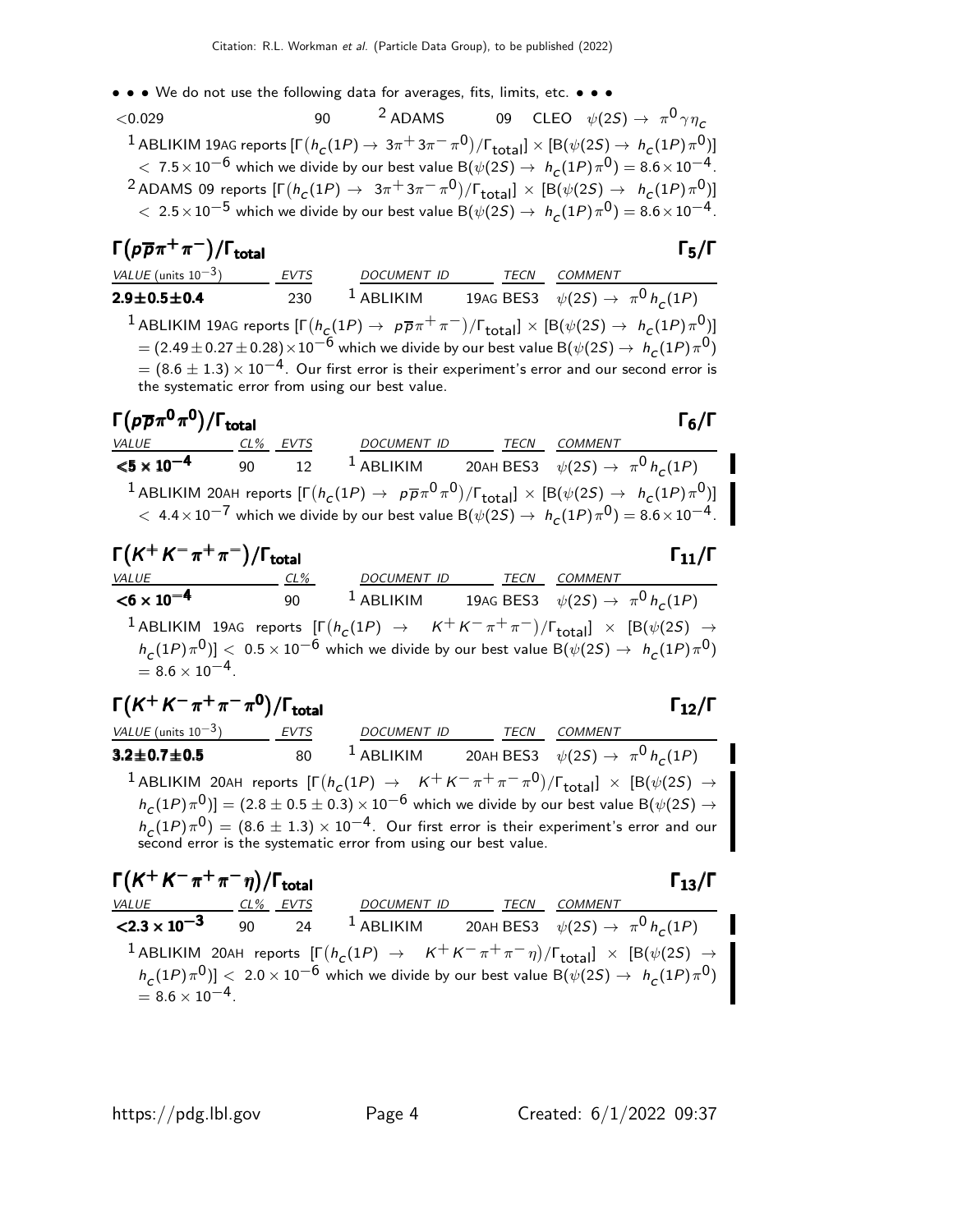| $\Gamma\bigl(\mathsf{K}^+\mathsf{K}^-\pi^0\bigr)/\Gamma_\mathrm{total}$ |                                                                    |                                                                                                                                                                                                                                                                              |  | $\Gamma_{14}/\Gamma$ |
|-------------------------------------------------------------------------|--------------------------------------------------------------------|------------------------------------------------------------------------------------------------------------------------------------------------------------------------------------------------------------------------------------------------------------------------------|--|----------------------|
|                                                                         |                                                                    | VALUE CL <sup>%</sup> EVTS DOCUMENT ID TECN COMMENT                                                                                                                                                                                                                          |  |                      |
| $<$ 6 $\times$ 10 $^{-4}$                                               | 90<br>20                                                           | <sup>1</sup> ABLIKIM 20AH BES3 $\psi(2S) \rightarrow \pi^0 h_c(1P)$                                                                                                                                                                                                          |  |                      |
|                                                                         |                                                                    | <sup>1</sup> ABLIKIM 20AH reports $[\Gamma(h_c(1P) \to K^+K^-\pi^0)/\Gamma_{\rm total}]\times [B(\psi(2S) \to h_c(1P)\pi^0)]$                                                                                                                                                |  |                      |
|                                                                         |                                                                    | $<\,$ 4.8 $\times$ 10 $^{-7}$ which we divide by our best value B( $\psi(2S)\rightarrow ~h_{C}(1P)\pi^{0})=$ 8.6 $\times$ 10 $^{-4}$ . $^{-1}$                                                                                                                               |  |                      |
| $\Gamma(2K^+2K^-\pi^0)/\Gamma_{\rm total}$                              |                                                                    |                                                                                                                                                                                                                                                                              |  | $\Gamma_{17}/\Gamma$ |
| <u>VALUE CL% EVTS</u>                                                   |                                                                    | DOCUMENT ID TECN COMMENT                                                                                                                                                                                                                                                     |  |                      |
| $<$ 2.4 $\times$ 10 <sup>-4</sup>                                       | 90<br>11                                                           | <sup>1</sup> ABLIKIM 20AH BES3 $\psi(2S) \rightarrow \pi^0 h_c(1P)$                                                                                                                                                                                                          |  |                      |
| $= 8.6 \times 10^{-4}$ .                                                |                                                                    | <sup>1</sup> ABLIKIM 20AH reports $[\Gamma(h_c(1P) \rightarrow 2K^+ 2K^- \pi^0)/\Gamma_{\text{total}}] \times [B(\psi(2S) \rightarrow$<br>$h_c(1P)\pi^0)] <~2.1\times 10^{-7}$ which we divide by our best value ${\rm B}(\psi(2S)\to~h_c(1P)\pi^0)$                         |  |                      |
| $\Gamma(K^+K^-\pi^0\eta)/\Gamma_{\rm total}$                            |                                                                    |                                                                                                                                                                                                                                                                              |  | $\Gamma_{15}/\Gamma$ |
| VALUE                                                                   | $CL%$ EVTS                                                         | DOCUMENT ID TECN COMMENT                                                                                                                                                                                                                                                     |  |                      |
| $<$ 2.1 $\times$ 10 <sup>-3</sup>                                       | 90<br>20                                                           | <sup>1</sup> ABLIKIM 20AH BES3 $\psi(2S) \rightarrow \pi^0 h_c(1P)$                                                                                                                                                                                                          |  |                      |
|                                                                         |                                                                    | $^{-1}$ ABLIKIM 20AH reports $[\Gamma(h_c(1P) \to K^+K^-\pi^0\eta)/\Gamma_{\rm total}]\times [B(\psi(2S) \to h_c(1P)\pi^0)]$                                                                                                                                                 |  |                      |
|                                                                         |                                                                    | $<~1.8\times10^{-6}$ which we divide by our best value B $(\psi(2S)\rightarrow ~h_{\rm\scriptsize C}(1P)\pi^{0})=8.6\times10^{-4}$ . $\parallel$                                                                                                                             |  |                      |
| $\Gamma(K^+K^-\eta)/\Gamma_{\rm total}$                                 |                                                                    |                                                                                                                                                                                                                                                                              |  | $\Gamma_{16}/\Gamma$ |
|                                                                         |                                                                    | T (A ' A ' 11)/ I total<br><u>VALUE ___________CL%_EVTS</u> DOCUMENT ID________ <u>TECN___COMMENT</u>                                                                                                                                                                        |  |                      |
| $<$ 9 $\times$ 10 <sup>-4</sup>                                         | 18<br>90 — 10                                                      | <sup>1</sup> ABLIKIM 20AH BES3 $\psi(2S) \rightarrow \pi^0 h_c(1P)$                                                                                                                                                                                                          |  |                      |
|                                                                         |                                                                    | $^{-1}$ ABLIKIM 20AH reports $[\Gamma(h_c(1P) \to K^+K^-\eta)/\Gamma_{\rm total}]\times [B(\psi(2S) \to h_c(1P)\pi^0)]^{-1}$<br>$< 7.5 \times 10^{-7}$ which we divide by our best value B $(\psi(2S) \rightarrow h_c(1P) \pi^0) = 8.6 \times 10^{-4}$ .                     |  |                      |
| $\Gamma(K_S^0 K^{\pm}\pi^{\mp})/\Gamma_{\rm total}$                     |                                                                    |                                                                                                                                                                                                                                                                              |  | $\Gamma_{18}/\Gamma$ |
|                                                                         |                                                                    | CL% EVTS DOCUMENT ID TECN COMMENT                                                                                                                                                                                                                                            |  |                      |
| $<$ 6 $\times$ 10 <sup>-4</sup>                                         | 17<br>90                                                           | <sup>1</sup> ABLIKIM 20AH BES3 $\psi(2S) \rightarrow \pi^0 h_c(1P)$                                                                                                                                                                                                          |  |                      |
|                                                                         |                                                                    | $^{-1}$ ABLIKIM 20AH reports $[\Gamma(h_{\mathcal{C}}(1P)\to\ K^0_S\,K^\pm\pi^\mp)/\Gamma_{\text{total}}]\times[{\mathsf B}(\psi(2S)\to\ h_{\mathcal{C}}(1P)\pi^0)]^{-1}$                                                                                                    |  |                      |
|                                                                         |                                                                    | $<\,$ 4.8 $\times$ 10 $^{-7}$ which we divide by our best value B( $\psi(2S)\rightarrow ~h_{\rho}(1P)\pi^{0})=$ 8.6 $\times$ 10 $^{-4}$ . $^{-1}$                                                                                                                            |  |                      |
|                                                                         | $\Gamma(K_S^0 K^{\pm} \pi^{\mp} \pi^+\pi^-)/\Gamma_{\text{total}}$ |                                                                                                                                                                                                                                                                              |  | $\Gamma_{19}/\Gamma$ |
| VALUE (units $10^{-3}$ ) EVTS                                           |                                                                    | $\frac{DOCUMENT ID}{1 ABLIKIM}$ 20AH BES3 $\psi(2S) \rightarrow \pi^0 h_c(1P)$                                                                                                                                                                                               |  |                      |
| $2.8 \pm 0.9 \pm 0.4$                                                   | 41                                                                 |                                                                                                                                                                                                                                                                              |  |                      |
|                                                                         |                                                                    |                                                                                                                                                                                                                                                                              |  |                      |
|                                                                         |                                                                    | <sup>1</sup> ABLIKIM 20AH reports $[\Gamma(h_c(1P) \rightarrow K_S^0 K^{\pm} \pi^{\mp} \pi^+ \pi^-)/\Gamma_{\text{total}}] \times [B(\psi(2S) \rightarrow h_c(1P) \pi^0)] = (2.4 \pm 0.7 \pm 0.3) \times 10^{-6}$ which we divide by our best value $B(\psi(2S) \rightarrow$ |  |                      |
|                                                                         |                                                                    | $h_c(1P)\pi^0$ = (8.6 $\pm$ 1.3) $\times$ 10 <sup>-4</sup> . Our first error is their experiment's error and our<br>second error is the systematic error from using our best value.                                                                                          |  |                      |
|                                                                         |                                                                    | <b>RADIATIVE DECAYS -</b>                                                                                                                                                                                                                                                    |  |                      |
| $\Gamma(\gamma\eta)/\Gamma_{\rm total}$                                 |                                                                    |                                                                                                                                                                                                                                                                              |  | $\Gamma_{20}/\Gamma$ |
| VALUE (units $10^{-4}$ )                                                | <b>EVTS</b>                                                        |                                                                                                                                                                                                                                                                              |  |                      |
| $4.7 \pm 1.5 \pm 1.4$                                                   | 18                                                                 | <u>DOCUMENT ID</u> TECN COMMENT<br>ABLIKIM 161 BES3 $\psi(2S) \rightarrow \pi^0 \gamma \eta$                                                                                                                                                                                 |  |                      |
|                                                                         |                                                                    |                                                                                                                                                                                                                                                                              |  |                      |

https://pdg.lbl.gov Page 5 Created: 6/1/2022 09:37